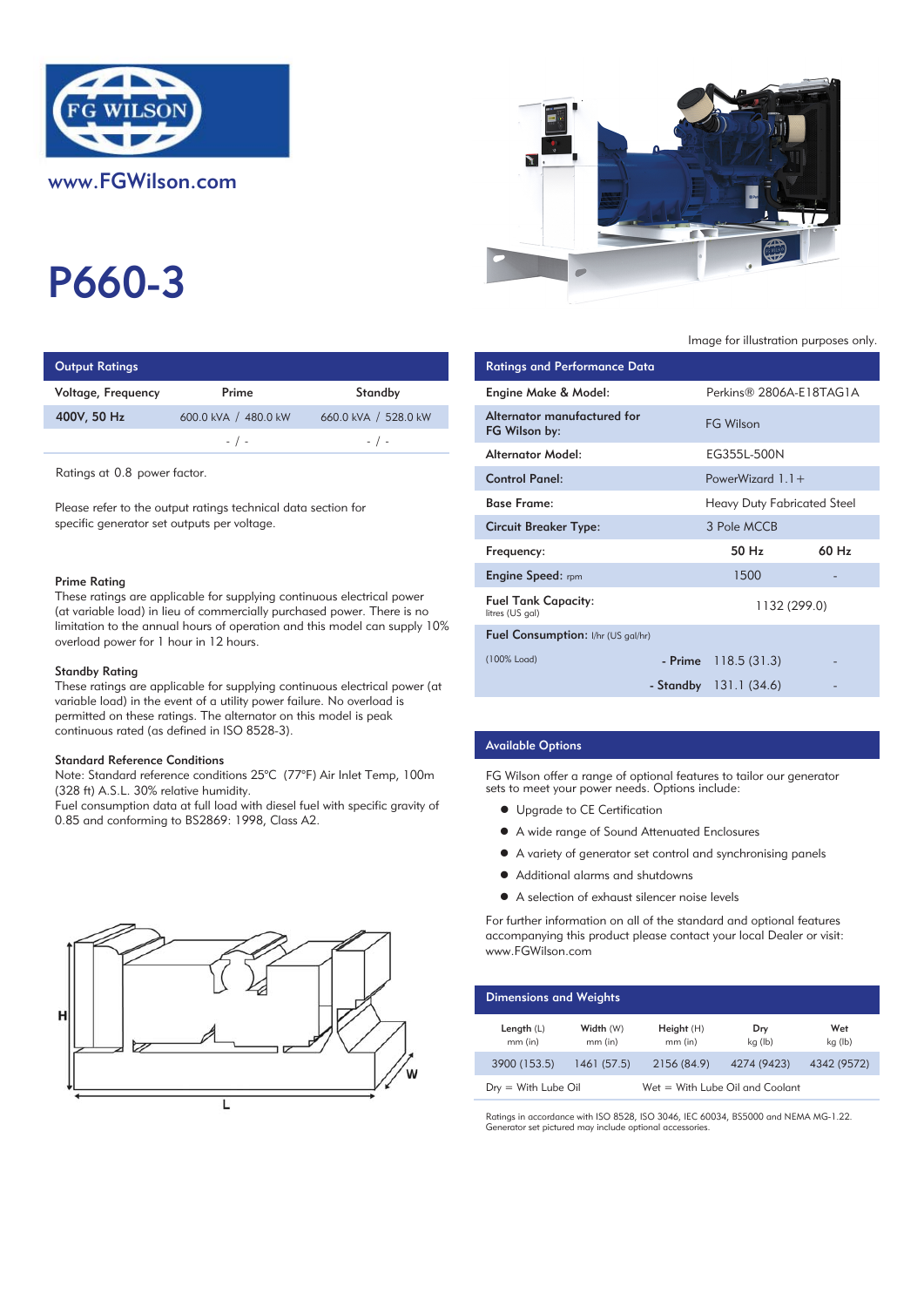| <b>Engine Technical Data</b>                               |                    |                                                 | <b>Air Systems</b>  |
|------------------------------------------------------------|--------------------|-------------------------------------------------|---------------------|
| No. of Cylinders / Alignment:                              |                    | $6/ln$ Line                                     | Air Filter Ty       |
| Cycle:                                                     |                    | 4 Stroke                                        | <b>Combustion</b>   |
| <b>Bore / Stroke:</b> mm (in)                              |                    | 145.0 (5.7)/183.0 (7.2)                         |                     |
| Induction:                                                 |                    | Turbocharged Air To Air<br><b>Charge Cooled</b> | Max. Comb           |
| Cooling Method:                                            |                    | Water                                           | <b>Restriction:</b> |
| <b>Governing Type:</b>                                     |                    | Electronic                                      |                     |
| <b>Governing Class:</b>                                    |                    | ISO 8528 G2                                     |                     |
| <b>Compression Ratio:</b>                                  |                    | 14.5:1                                          | <b>Cooling Sys</b>  |
| Displacement: I (cu. in)                                   |                    | 18.1 (1104.5)                                   | <b>Cooling Sys</b>  |
| Moment of Inertia: kg m <sup>2</sup> (lb/in <sup>2</sup> ) |                    | 7.05 (24091)                                    | Water Pum           |
| <b>Engine Electrical System:</b>                           |                    |                                                 | <b>Heat Reject</b>  |
|                                                            | - Voltage / Ground | 24/Negative                                     |                     |
| - Battery Charger Amps                                     |                    | 70                                              | kW (Btu/min)        |
| <b>Weight:</b> $kg$ (lb)                                   | - Dry              | 2050 (4519)                                     | <b>Heat Radia</b>   |
|                                                            | - Wet              | 2158 (4758)                                     | kW (Btu/min)        |

| <b>Air Systems</b>                                                 | $50$ Hz                | 60 Hz |
|--------------------------------------------------------------------|------------------------|-------|
| Air Filter Type:                                                   | Non Canister           |       |
| <b>Combustion Air Flow:</b> m <sup>3</sup> /min (cfm)              |                        |       |
|                                                                    | $-$ Prime $34.0(1201)$ |       |
| - Standby                                                          | 36.0 (1271)            |       |
| Max. Combustion Air Intake<br><b>Restriction:</b> kPa (in $H_2O$ ) | 6.4(25.7)              |       |

| 14.5:1         | <b>Cooling System</b>                                                     | 50 Hz                   | $60$ Hz |
|----------------|---------------------------------------------------------------------------|-------------------------|---------|
| 18.1 (1104.5)  | Cooling System Capacity: I (US gal)                                       | 68.5(18.1)              |         |
| 7.05 (24091)   | <b>Water Pump Type:</b>                                                   | Centrifugal             |         |
|                | Heat Rejected to Water & Lube Oil:                                        |                         |         |
| 24/Negative    | kW (Btu/min)                                                              | - Prime 208.0 (11829)   |         |
| 70             |                                                                           | - Standby 222.0 (12625) |         |
| 2050 (4519)    | <b>Heat Radiation to Room:</b> Heat radiated from engine and alternator   |                         |         |
| 2158 (4758)    | kW (Btu/min)<br>- Prime                                                   | 64.4 (3662)             |         |
|                | - Standby                                                                 | 73.1 (4157)             |         |
|                | Radiator Fan Load: kW (hp)                                                | 9.0(12.1)               |         |
| 50 Hz<br>60 Hz | Radiator Cooling Airflow: m <sup>3</sup> /min (cfm)                       | 373.2 (13179)           |         |
| 1500           | <b>External Restriction to</b><br><b>Cooling Airflow:</b> Pa (in $H_2O$ ) | 125(0.5)                |         |

Designed to operate in ambient conditions up to 50°C (122°F).

Contact your local FG Wilson Dealer for power ratings at specific site conditions.

| <b>Lubrication System</b>      |                |
|--------------------------------|----------------|
| Oil Filter Type:               | Eco, Full Flow |
| Total Oil Capacity: I (US gal) | 62.0(16.4)     |
| Oil Pan: $I(US gal)$           | 53.0 (14.0)    |
| Oil Type:                      | API CH4 / CI4  |
| <b>Oil Cooling Method:</b>     | Water          |

| <b>Exhaust System</b>                           | $50$ Hz                | 60 Hz |
|-------------------------------------------------|------------------------|-------|
| Maximum Allowable Back Pressure:<br>kPa (in Hg) | 6.9(2.0)               |       |
| <b>Exhaust Gas Flow:</b> $m^3/m$ in (cfm)       |                        |       |
|                                                 | $-$ Prime $96.0(3390)$ |       |
|                                                 | - Standby 104.0 (3673) |       |
| Exhaust Gas Temperature: °C (°F)                |                        |       |
|                                                 | - Prime 568 (1054)     |       |
|                                                 | - Standby 571 (1060)   |       |
|                                                 |                        |       |

| Performance                 |           | 50 Hz          | 60 Hz                    |
|-----------------------------|-----------|----------------|--------------------------|
| <b>Engine Speed:</b> rpm    |           | 1500           |                          |
| Gross Engine Power: kW (hp) |           |                |                          |
|                             | - Prime   | 539.7 (724.0)  |                          |
|                             | - Standby | 592.7 (795.0)  | $\overline{\phantom{0}}$ |
| <b>BMEP:</b> kPa (psi)      |           |                |                          |
|                             | - Prime   | 2381.0 (345.4) |                          |
|                             | - Standby | 2615.0 (379.3) |                          |

| <b>Fuel System</b> |                                                     |             |                            |             |
|--------------------|-----------------------------------------------------|-------------|----------------------------|-------------|
|                    | Eco Replaceable Element<br><b>Fuel Filter Type:</b> |             |                            |             |
| Recommended Fuel:  |                                                     |             | Class A2 Diesel or BSEN590 |             |
|                    | <b>Fuel Consumption:</b> I/hr (US gal/hr)           |             |                            |             |
|                    | 110%                                                | 100%        | 75%                        | 50%         |
| Prime              | Load                                                | Load        | Load                       | Load        |
| 50 Hz              | 131.1 (34.6)                                        | 118.5(31.3) | 88.7 (23.4)                | 61.1(16.1)  |
| 60 Hz              |                                                     |             |                            |             |
|                    |                                                     |             |                            |             |
|                    |                                                     | 100%        | 75%                        | 50%         |
| <b>Standby</b>     |                                                     | Load        | Load                       | Load        |
| 50 Hz              |                                                     | 131.1(34.6) | 97.3 (25.7)                | 66.5 (17.6) |
| 60 Hz              |                                                     |             |                            |             |

(Based on diesel fuel with a specific gravity of 0.85 and conforming to BS2869, Class A2)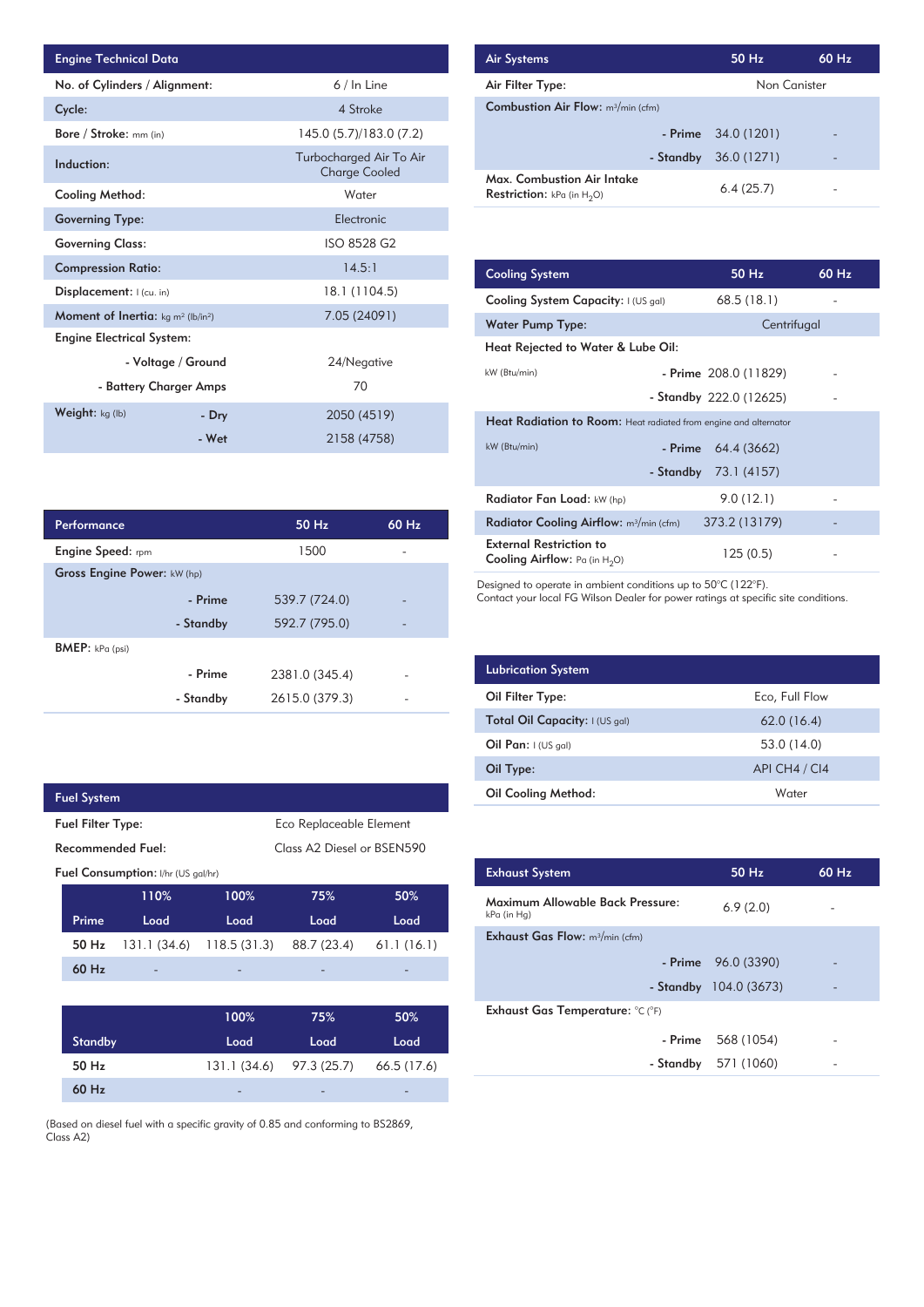| <b>Alternator Physical Data</b> |                   |
|---------------------------------|-------------------|
| Manufactured for FG Wilson by:  | FG Wilson         |
| Model:                          | EG355L-500N       |
| No. of Bearings:                |                   |
| <b>Insulation Class:</b>        | н                 |
| <b>Winding Pitch Code:</b>      | $2/3 - R16$       |
| Wires:                          | 6                 |
| Ingress Protection Rating:      | IP <sub>2</sub> 1 |
| <b>Excitation System:</b>       | <b>SHUNT</b>      |
| <b>AVR Model:</b>               | <b>EVC600i</b>    |

| <b>Alternator Operating Data</b>          |             |  |  |
|-------------------------------------------|-------------|--|--|
| Overspeed: rpm                            | 2250        |  |  |
| <b>Voltage Regulation: (Steady state)</b> | $+/-1%$     |  |  |
| Wave Form NEMA $=$ TIF:                   | 50          |  |  |
| Wave Form IEC $=$ THF:                    | 2.0%        |  |  |
| <b>Total Harmonic content LL/LN:</b>      | 3.0%        |  |  |
| Radio Interference:                       | -           |  |  |
| Radiant Heat: kW (Btu/min)                |             |  |  |
| $-50$ H <sub>z</sub>                      | 31.1 (1769) |  |  |
| $-60$ Hz                                  |             |  |  |

| Alternator<br><b>Performance Data:</b> |          |          | 50 Hz    |  |
|----------------------------------------|----------|----------|----------|--|
| Data Item                              | 415/240V | 400/230V | 380/220V |  |
|                                        |          | 230 V    |          |  |
| <b>Motor Starting</b>                  | 1503     | 1399     | 1258     |  |
| Capability* kVA                        |          |          |          |  |
| <b>Short Circuit</b>                   | 300      | 300      | 300      |  |
| Capacity** %                           |          |          |          |  |
| <b>Reactances: Per Unit</b>            |          |          |          |  |
| Xd                                     | 2.446    | 2.629    | 2.883    |  |
| X'd                                    | 0.115    | 0.124    | 0.136    |  |
| $X^{\mathsf{H}}$ d                     | 0.091    | 0.098    | 0.108    |  |

Reactances shown are applicable to prime ratings.

\*Based on 30% voltage dip at 0.4 power factor and SHUNT excitation.

\*\*With optional permanent magnet generator or AREP excitation.

| Output Ratings Technical Data 50 Hz |        |       |          | Output Ratings Technical Data 60 Hz |                   |  |     |          |     |
|-------------------------------------|--------|-------|----------|-------------------------------------|-------------------|--|-----|----------|-----|
| Voltage                             | Prime: |       | Standby: |                                     | Voltage<br>Prime: |  |     | Standby: |     |
|                                     | kVA    | kW    | kVA      | kW                                  |                   |  | kVA | kW       | kVA |
| 415/240V                            | 600.0  | 480.0 | 660.0    | 528.0                               |                   |  |     |          |     |
| 400/230V                            | 600.0  | 480.0 | 660.0    | 528.0                               |                   |  |     |          |     |
| 380/220V                            | 593.8  | 475.0 | 660.0    | 528.0                               |                   |  |     |          |     |
|                                     |        |       |          |                                     |                   |  |     |          |     |
|                                     |        |       |          |                                     |                   |  |     |          |     |
|                                     |        |       |          |                                     |                   |  |     |          |     |
| 230 V                               | 600.0  | 480.0 | 660.0    | 528.0                               |                   |  |     |          |     |
|                                     |        |       |          |                                     |                   |  |     |          |     |
|                                     |        |       |          |                                     |                   |  |     |          |     |
|                                     |        |       |          |                                     |                   |  |     |          |     |
|                                     |        |       |          |                                     |                   |  |     |          |     |
|                                     |        |       |          |                                     |                   |  |     |          |     |
|                                     |        |       |          |                                     |                   |  |     |          |     |